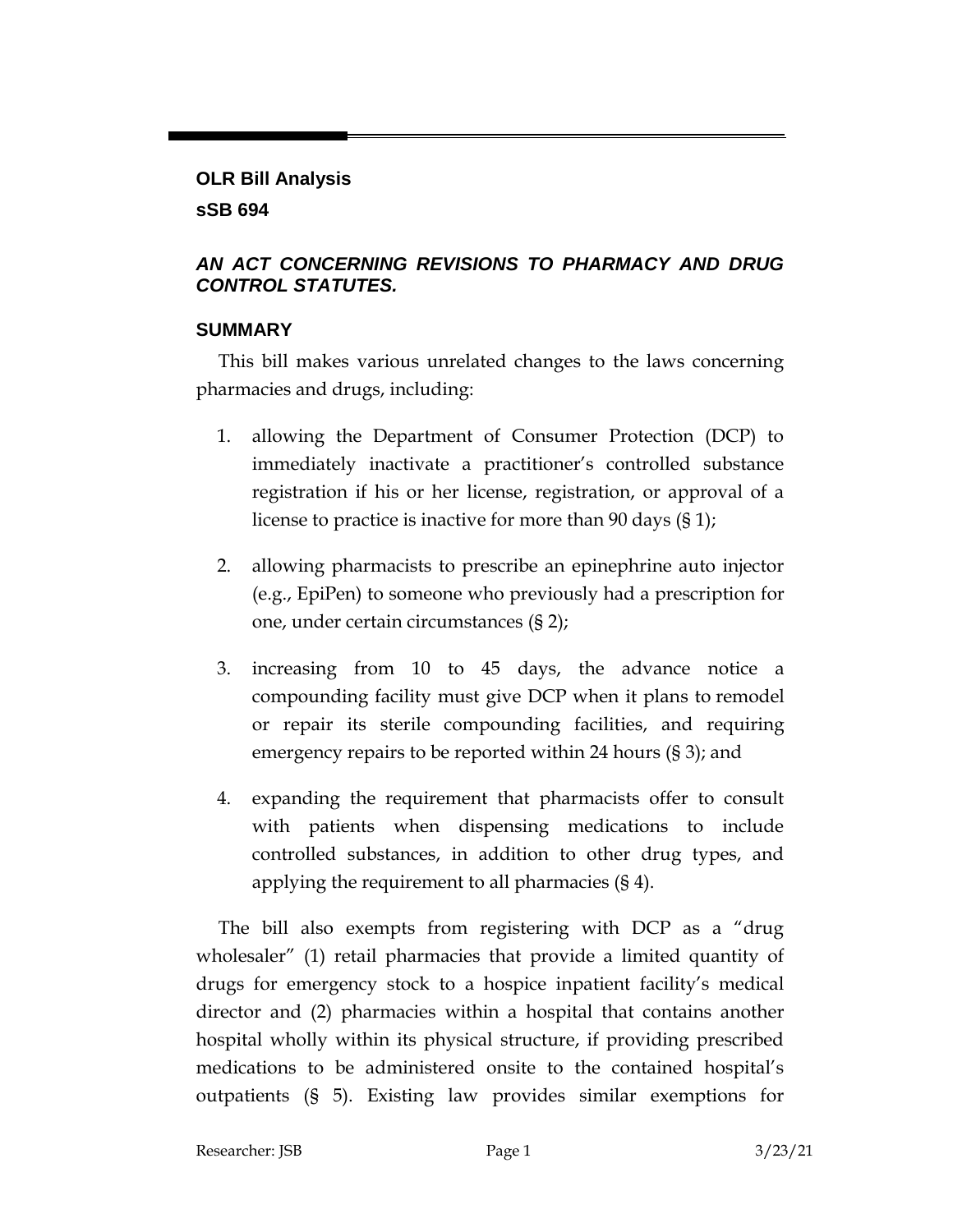pharmacies (1) that provide emergency stock to nursing homes or (2) within a hospital that contains another hospital, when the drug will be used in the contained hospital's inpatient unit.

Lastly, the bill makes minor and technical changes.

EFFECTIVE DATE: Upon passage, except the controlled substance registration provision is effective October 1, 2021 (§ 1) and the drug wholesaler definition provision is effective July 1, 2021 (§ 5).

## **§ 1 — CONTROLLED SUBSTANCE REGISTRATIONS**

The bill allows DCP to immediately inactivate a practitioner's controlled substance registration if his or her license to practice, or related registration or approval, is inactive for more than 90 days. Current law requires DCP to notify the practitioner and hold an administrative hearing prior to taking such action.

The bill specifies that an inactivation is not a disciplinary action and that the controlled substance registration must be reinstated without charge if the practitioner restores his or her license, registration, or approval to practice with the Department of Public Health or the associated board or commission before the registration was set to expire.

By law, a practitioner who prescribes, distributes, administers, or dispenses a controlled substance must obtain a registration from DCP. Practitioners eligible for the registration include physicians, dentists, veterinarians, advanced practice registered nurses, and scientific investigators, among others.

# **§ 2 — EPINEPHRINE AUTO INJECTOR PRESCRIPTIONS**

The bill permits a pharmacist, in his or her professional discretion, to issue a prescription for up to two epinephrine auto injectors if the pharmacist:

1. confirms another pharmacy has dispensed the medication to the patient under a prescription within the past two years;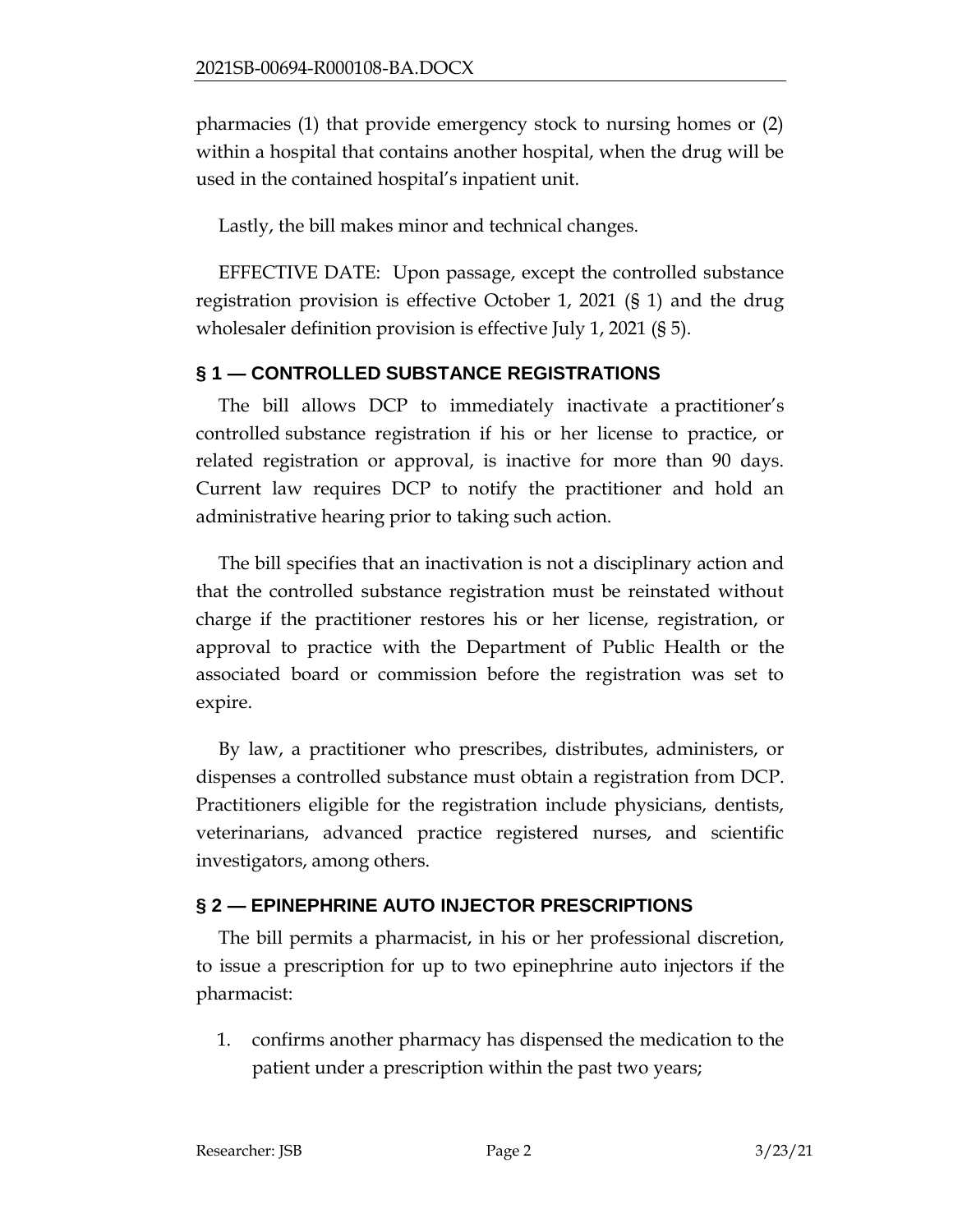- 2. identifies the patient's primary care provider, based on information the patient provides when requesting the prescription;
- 3. informs the patient's primary care provider within seventy-two hours after issuing the prescription (by phone, fax, or electronic transmission); and
- 4. does not prescribe refills or fill the prescription more than once per year.

The bill defines "epinephrine auto injector" as a prefilled auto injector or similar automatic injectable equipment used to deliver epinephrine in a standard dose for emergency first aid response to allergic reactions.

The bill specifies that it does not prevent a pharmacist from verifying a previous prescription at any other U.S. pharmacy, including pharmacies in any area under U.S. jurisdiction (e.g., a territory).

### **§ 3 — STERILE COMPOUNDING FACILITY CHANGES**

The bill increases, from 10 to 45 days, the advance notice a compounding facility must give DCP before it begins to remodel, relocate, upgrade, or repair sterile compounding areas or adjacent spaces, including:

- 1. remodeling an area used for compounding sterile pharmaceuticals or an adjacent space;
- 2. relocating the sterile compounding area; or
- 3. in a sterile compounding area, upgrading or conducting a nonemergency repair to the heating, ventilation, air conditioning, or primary or secondary engineering controls.

The bill also requires emergency repairs made in these pharmacies to be reported within 24 hours after they started, instead of as soon as possible as under current law.